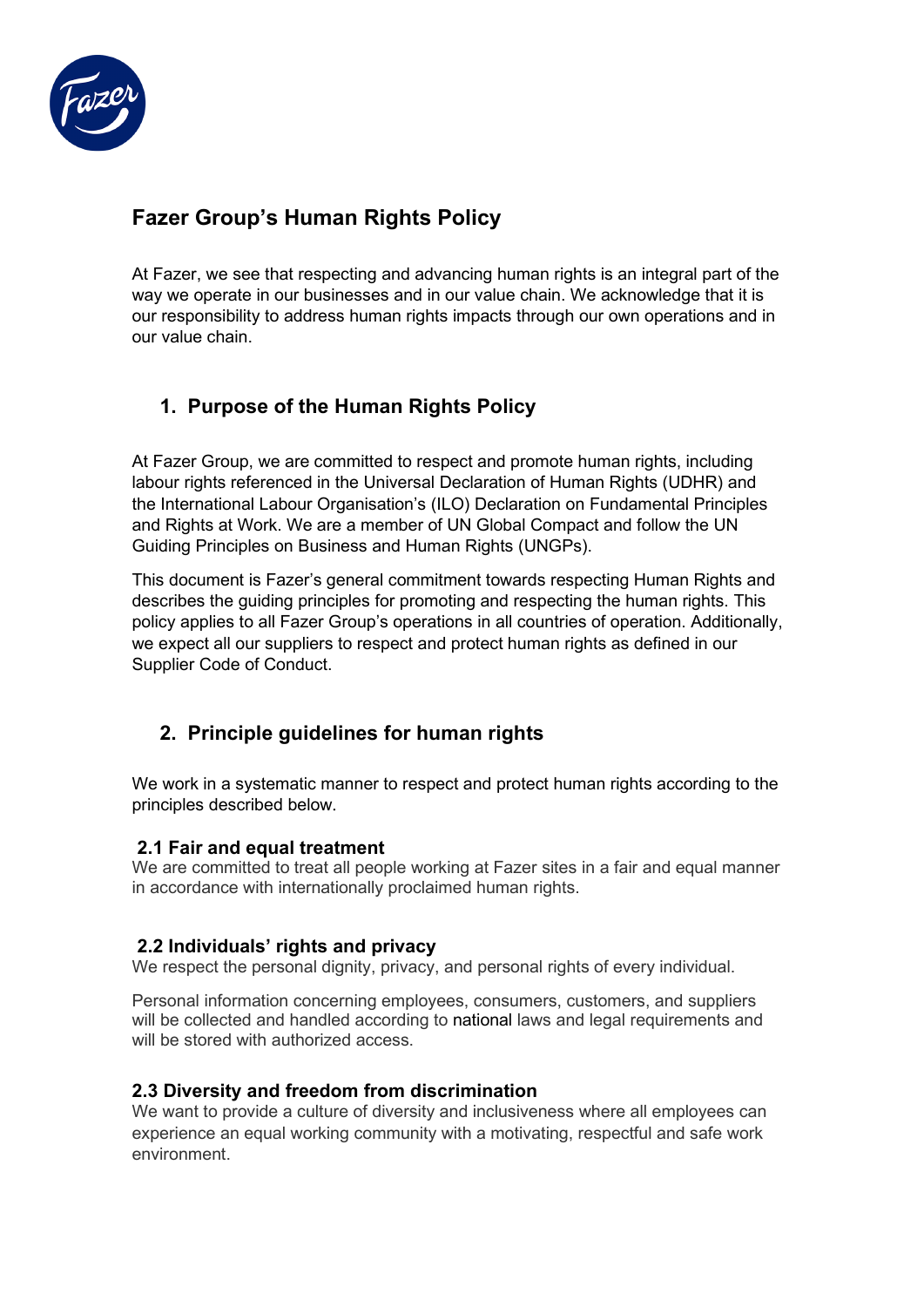

Respecting human rights include freedom from discrimination based on gender, age, ethnicity, race, nationality, family ties, religion, political opinion, union affiliation, disability, sexual orientation, or other aspects relating to a person. At Fazer, we do not tolerate discrimination, intimidation, verbal, psychological, physical, or sexual harassment nor abuse/offence at work such as humiliating or physical punishment.

### **2.4 Vulnerable groups**

We respect the rights of vulnerable groups such as, but not limited to, migrant workers, women, children, and persons with disabilities, as well as local communities and indigenous people in connection with Fazer's activities and operations.

### **2.5 Children's rights**

Fazer does not approve the use of child labour with no exceptions. If child labor is detected, we will act in the best interest of the child. Minimum working age is never less than 15 years.

Fazer Group Supplier Code of Conduct stipulates in more detail about child work, in relation specifically to farmers children's participation in work at their parents' farm.

Fazer promote young people between 15 and 18 years, to gain experience from work life. However, young employees and trainees must not be exposed to tasks that could harm their physical or mental health, safety, morals or have negative impact on their access to education. Fazer follows applicable laws and the rules of the International Labour Organisation (ILO).

Our marketing communications follow all relevant national laws and regulations. Fazer does not direct marketing activities to children under the age of 15. All marketing communications directed to young people aged between 15-18 years are furthermore subject to the principles in Fazer Group Marketing Policy.

### **2.6 Modern slavery, forced and bonded labour**

We do not accept, use, or benefit from any forms of modern slavery, including but not limited to forced, bonded or compulsory labour and human trafficking.

We do not tolerate restrictions of movement, excessive recruitment fees for employees, confiscation of identity documents and/or passports or withholding of wages.

Fazer Group Supplier Code of Conduct stipulates in more detail about forced and bonded labour.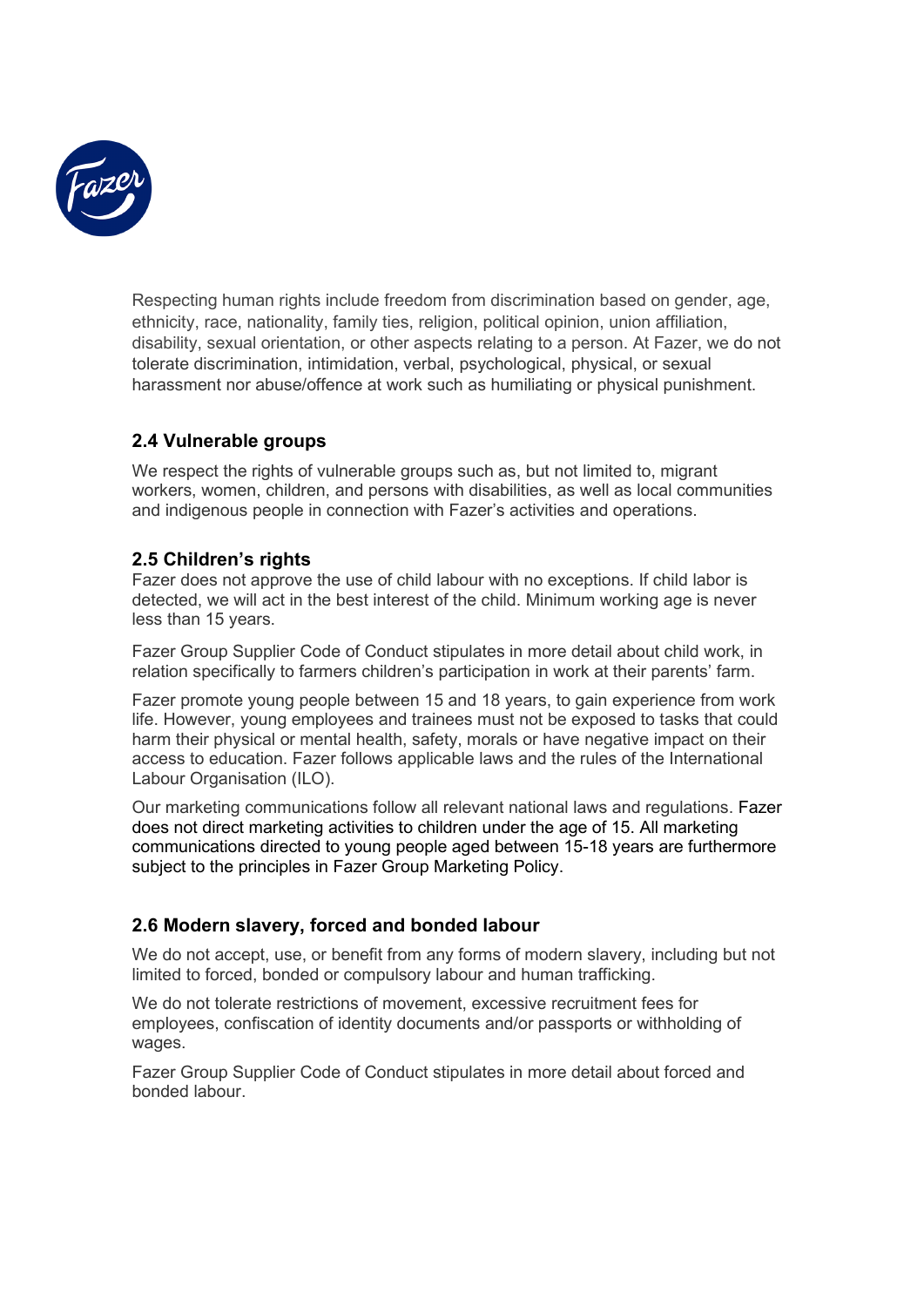

### **2.7 Labour right and freedom of association**

We enter employment contracts with all employees and follow applicable legislation, regulations, and collective agreements (where applicable) regarding working hours and wages. All employees are entitled to their own copy of the employment contract and wage statement, which must be written in a language the employee understands.

We respect freedom of association and employees' rights to collective bargaining. Employees have rights to seek representation and join worker's unions and councils in accordance with local law and international conventions.

We want to create an atmosphere of continuous and constructive discussion. Fazer has established effective channels for a dialogue and collaboration between the management and representatives of the employees. All people working with Fazer has access to grievance mechanism and workers should feel that they are able to raise their complaints without fear of victimisation or negative consequences. [see also 3. Human rights impacts and related processes].

#### **2.8 Occupational Health and safety**

At Fazer we believe that all accidents are preventable. Our clear goal is zero accidents at work and that all occupational diseases and physical and mental health drawbacks can be prevented. As safety is a joined responsibility, we recognize the value of participation of all relevant stakeholders, including where possible and necessary i.e., workers' representatives or contractors' representatives. We develop a high-level safety culture that is present and visible in our working environment. We communicate clear expectations and targets regarding safety on all levels of our organizations and supply chain.

In the countries where Fazer operates, we are committed to provide a safe and healthy work environment where safety considerations are efficiently and effectively integrated into business activities and processes. We comply with all national and local legal regulations, safety laws and rules and other requirements. We don't tolerate any form of coercion, punishment, or harassment towards employees.

We strive to reduce and eliminate accidents under our control through continuous improvement, learning, training, and effective risk management.

#### **2.9 Food safety**

As a food industry company, we particularly strive to contribute to positive impacts on the right to adequate food and its fair distribution. Ensuring the safety and quality of our products is at the core of Fazer's business.

We follow national and international regulation and strict principles of food safety. We monitor production and delivery processes, ingredients quality and publish thorough product information.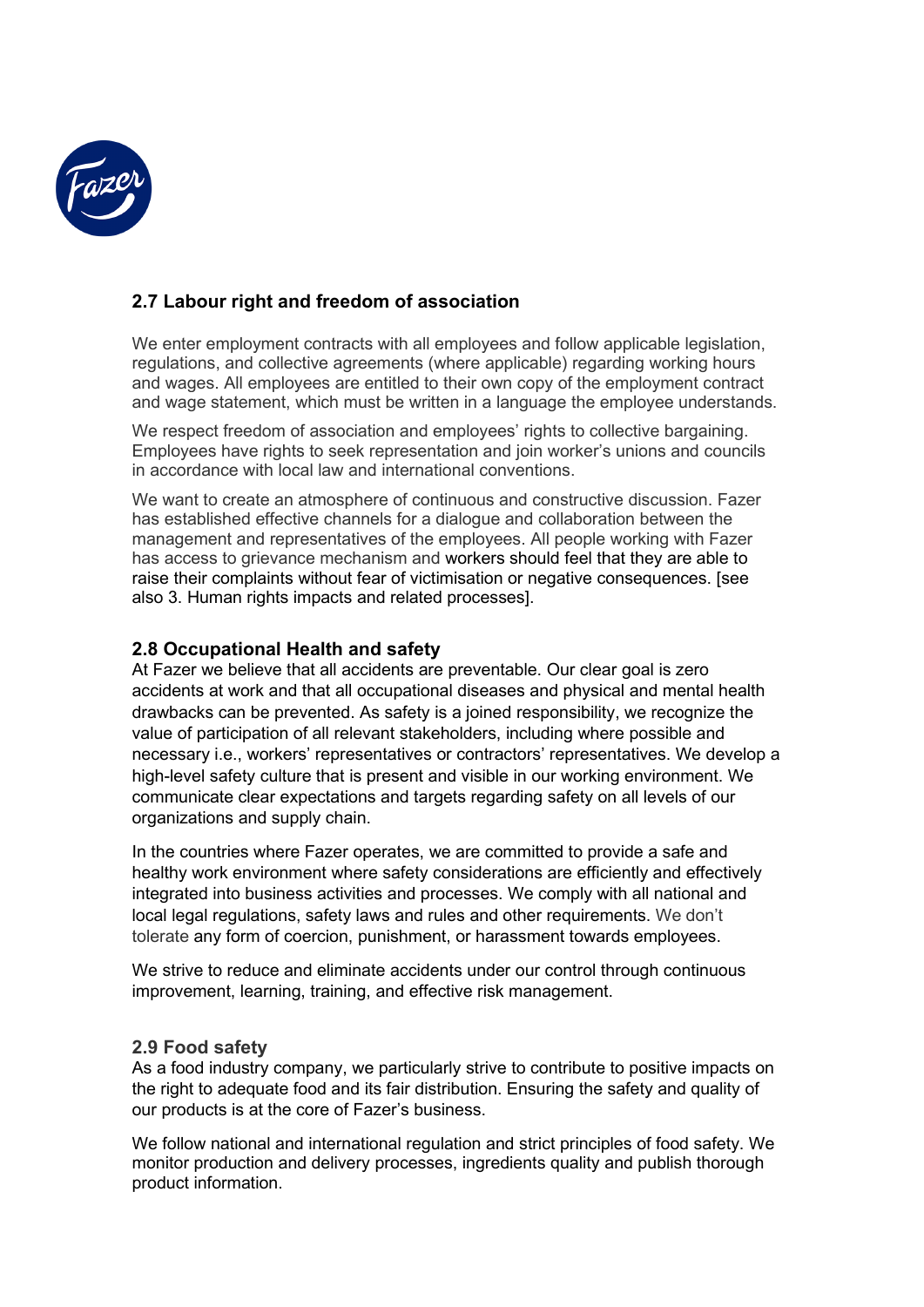

## **3. Human Rights impacts and related processes**

At Fazer we aim to integrate our commitment to respect human rights in our business processes. We conduct human rights due diligence by identifying, preventing, mitigating, and accounting for potential and actual adverse human rights impacts that our operations may cause, contribute, or be linked to. We seek to provide remediation if we have caused or contributed to actual adverse human rights impacts through our operations.

Fazer encourages its employees to raise concerns if they identify potential or actual adverse impacts on human rights from Fazer's services, operations, or business relations. Fazer has established a whistleblowing system for employees and other stakeholders linked to Fazer to report complaints and concern anonymously. Whistleblowing - [Fazer \(fazergroup.com\)](https://www.fazergroup.com/sustainability/whistleblowing/) , [WhistleB, Whistleblowing Centre](https://report.whistleb.com/en/fazer)

In addition, Fazer expects its business partners in entire value chain to respect human rights as defined by the UNGPs. We encourage all our business partners and external stakeholders to engage in a collaborative process of sharing knowledge and experiences of managing adverse impacts on human rights, including but not limited to labour rights. Everyone is encouraged to raise concerns regarding potential or actual adverse impacts related to Fazer's operations. We are committed to use our leverage to make our partners, suppliers and customers address potential and actual adverse impacts on human rights. We expect our business partners to inform about human rights impacts that they may cause, contribute, or be directly linked to.

We are committed to investigate and act upon concerns related to adverse human rights impacts that we have caused or contributed to through our own operations or that we are directly linked to in our business activities and through business relationships.

## **4. Reporting and management of the policy**

We report progress in implementing the UNGPs in the context of Fazer's corporate reporting on an annual basis. The reporting includes information on possible severe adverse human rights impact that Fazer has caused, contributed to or been linked to, and how they have been addressed.

Fazer's Leadership Team (FLT) approves this policy, while Fazer Group's Head of Sustainability is responsible for reviewing the Human Rights Policy on an annual